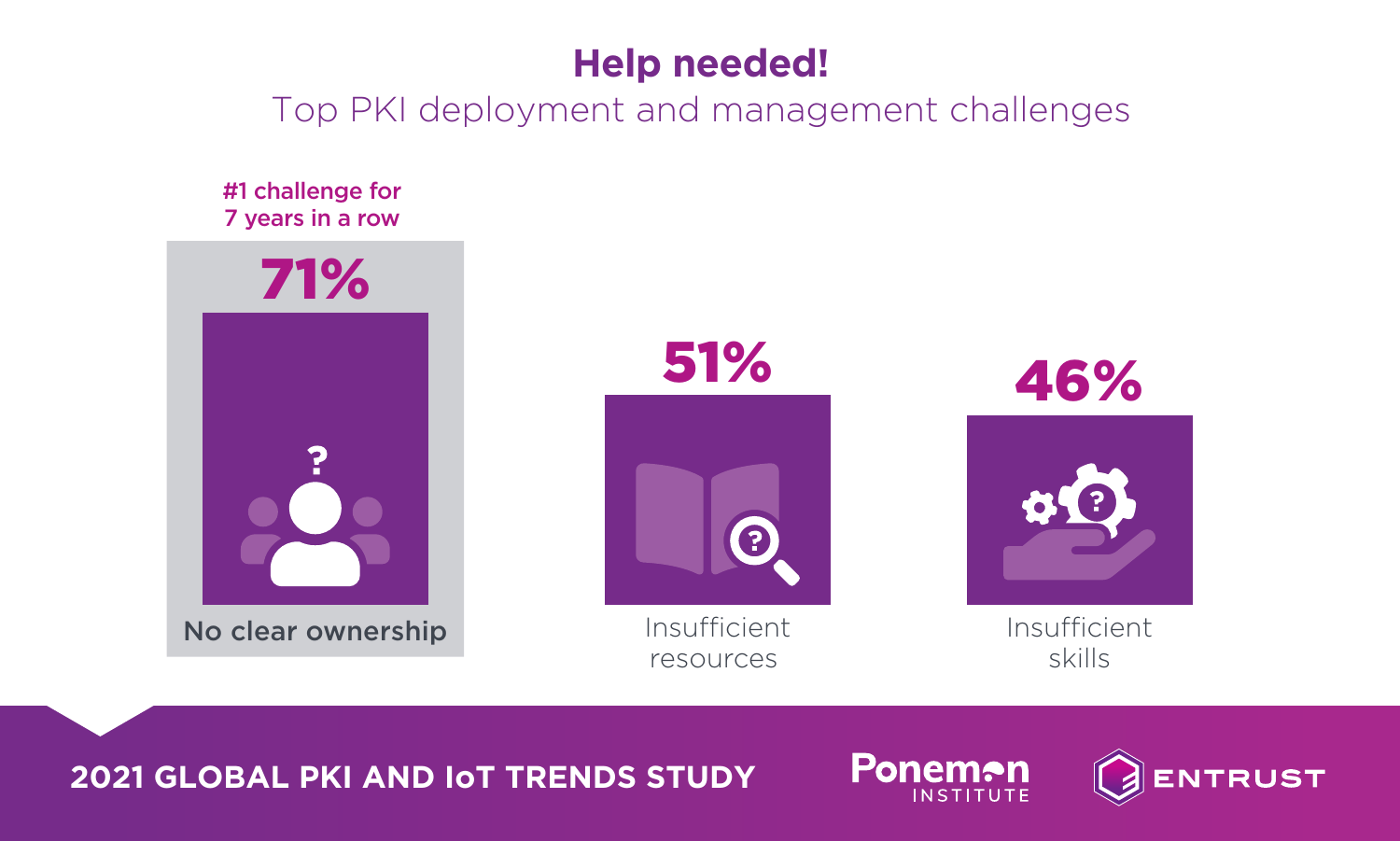## **Who's in charge here?**



For the 7th straight year, "no clear ownership" is the top challenge in deploying and managing PKI



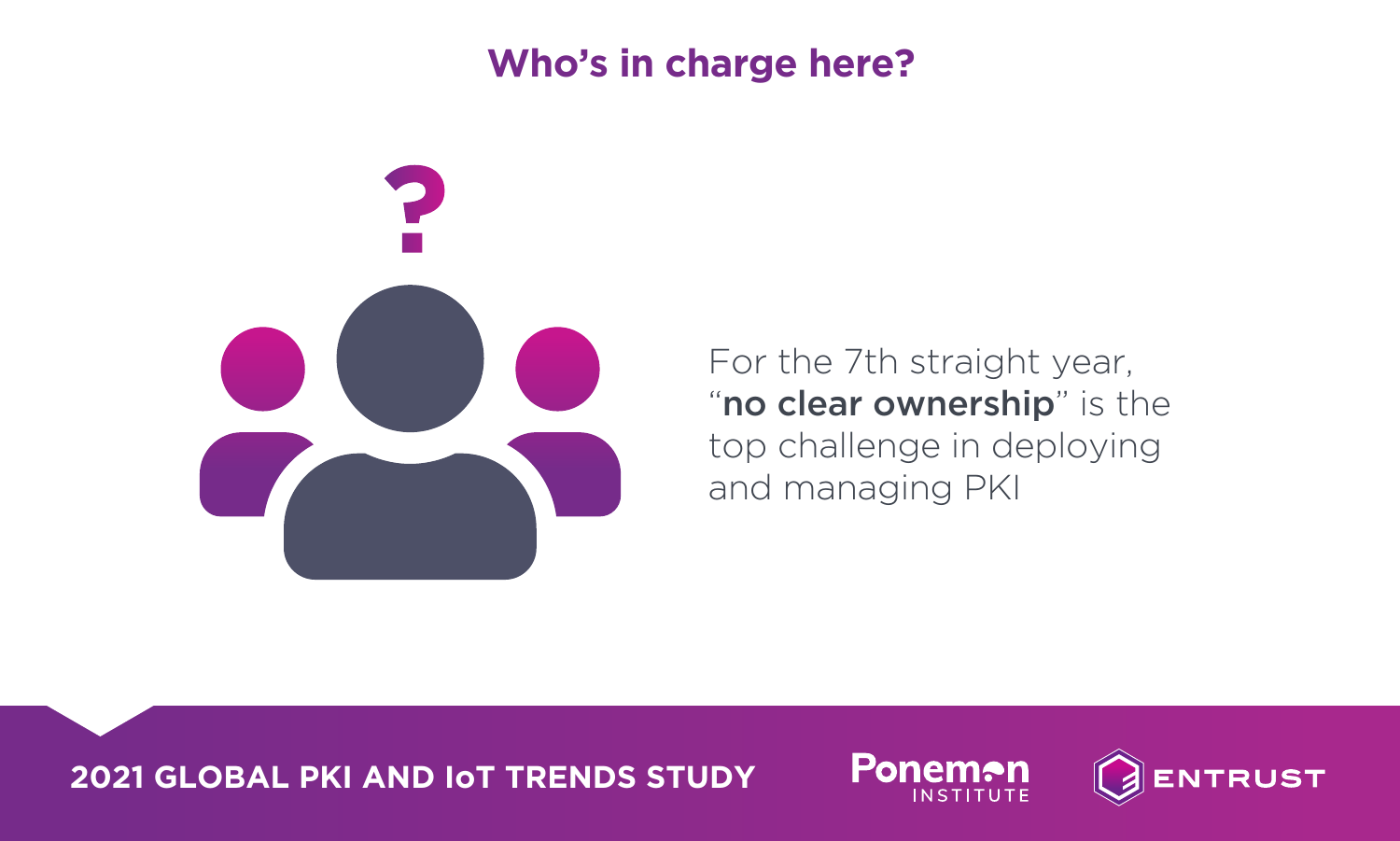# **How PKI is driving the connected world**

#### Top applications for PKI credentials





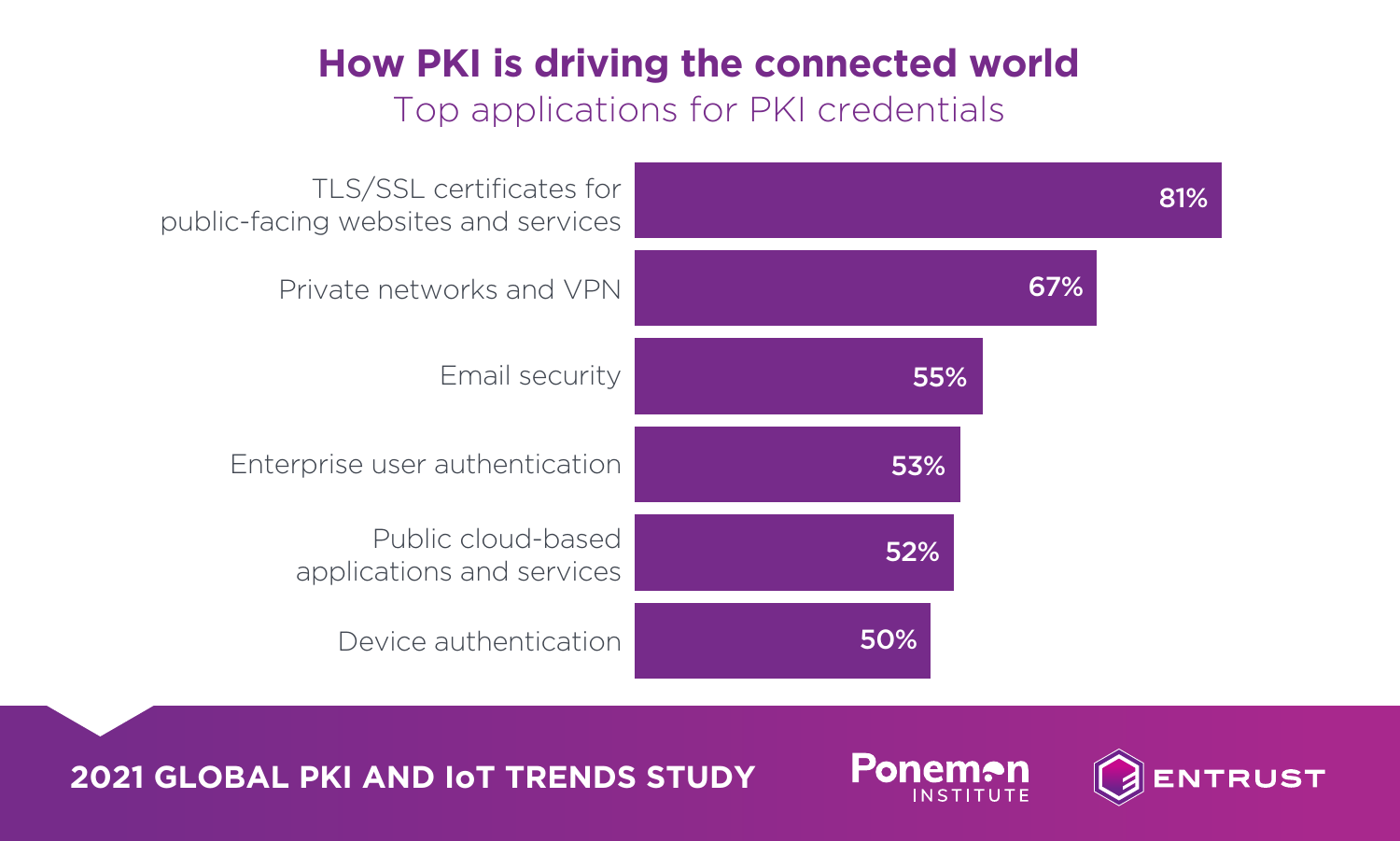## **PKI possibilities are endless, but your resources aren't**



# 46%

46% say their organizations lack the skills needed to utilize PKI



Only 41% of organizations have PKI specialists on staff



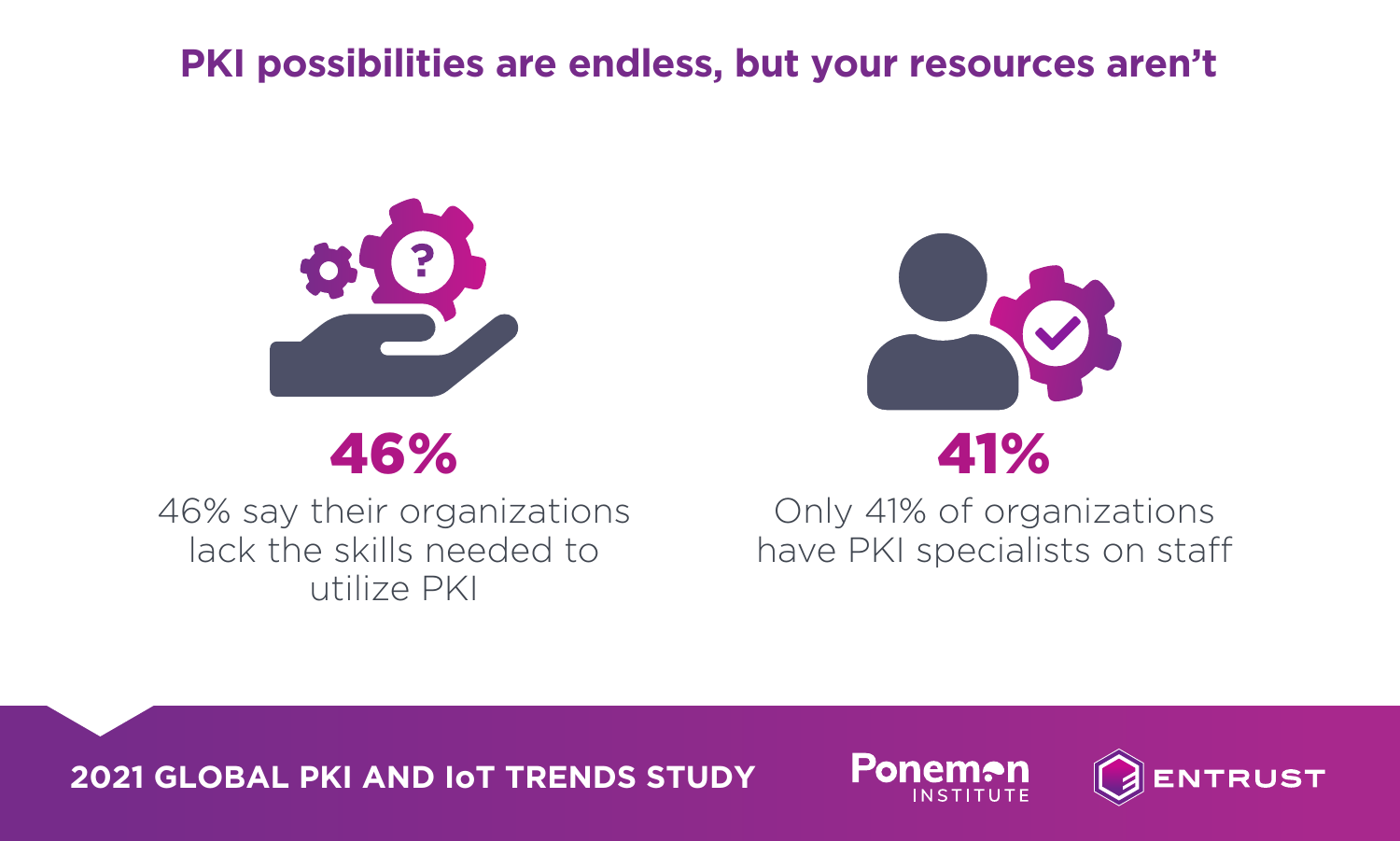## **More certificates, more problems**

The average number of certificates is up 50% since 2019, yet with a PKI skills shortage, is there a management issue?



\*Average number of certificates issued by organization

**Ponemon** 

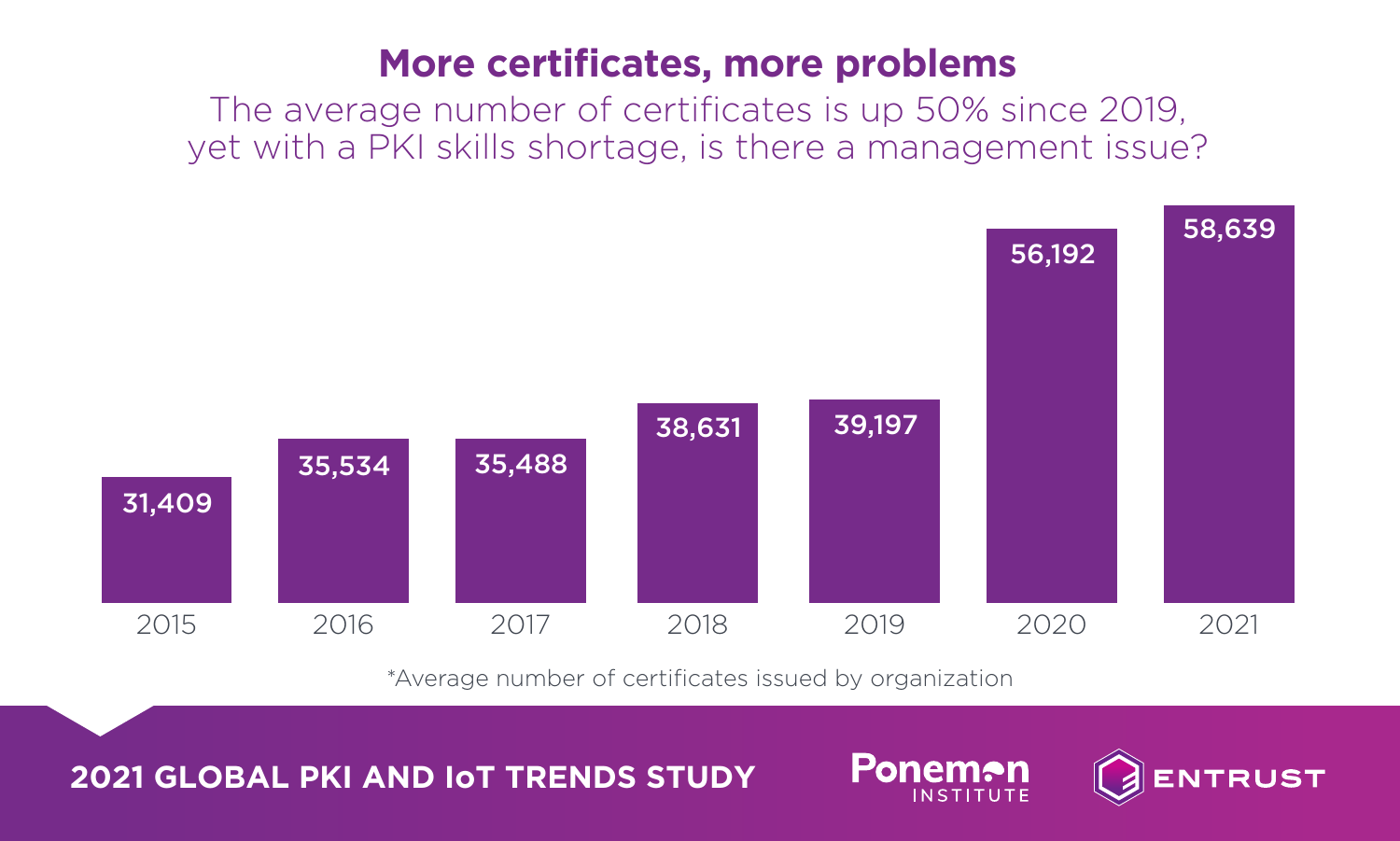## **PKI capabilities become business possibilities. Are you ready?**

The top challenges to enable applications to utilize PKI





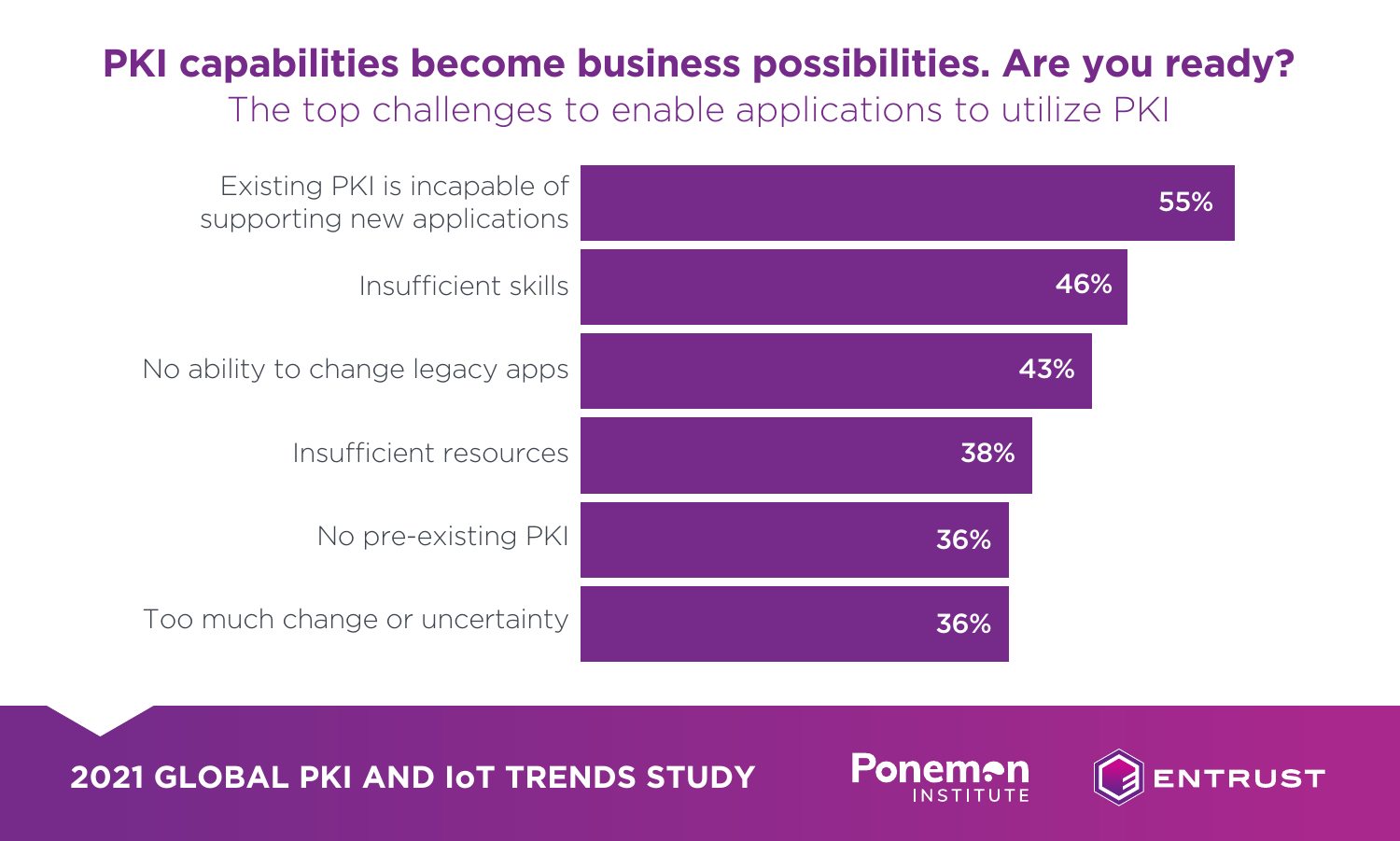## **Plan for the unplanned**

The top areas expected to experience the most change and uncertainty

The top area for the 4th straight year



41% New applications (e.g., Internet of Things)



37% External mandates and standards (GDPR, CMMC, Fed IoT, etc.)



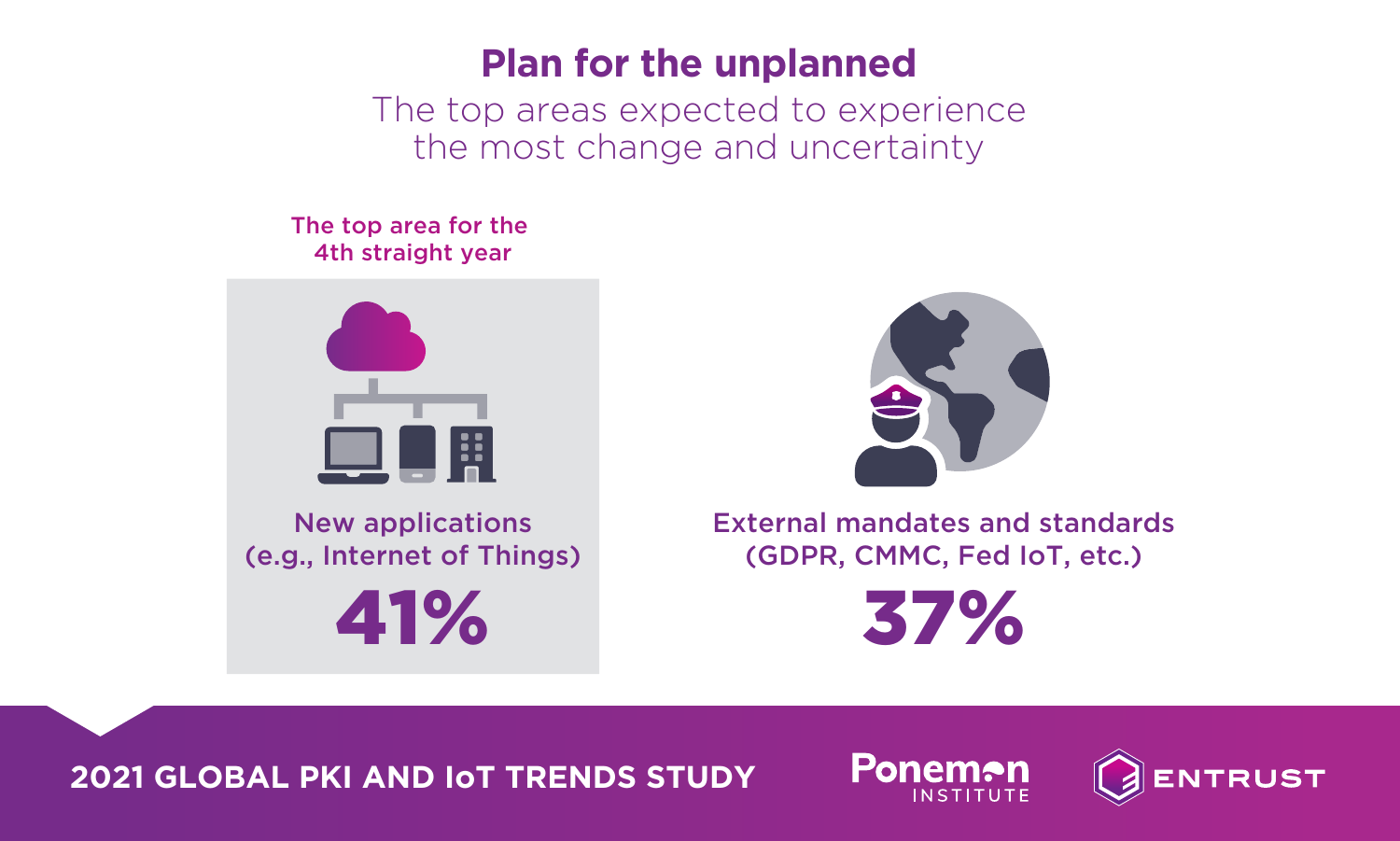## **Evolving for the connected world**

The most important trends driving the deployment of applications using PKI





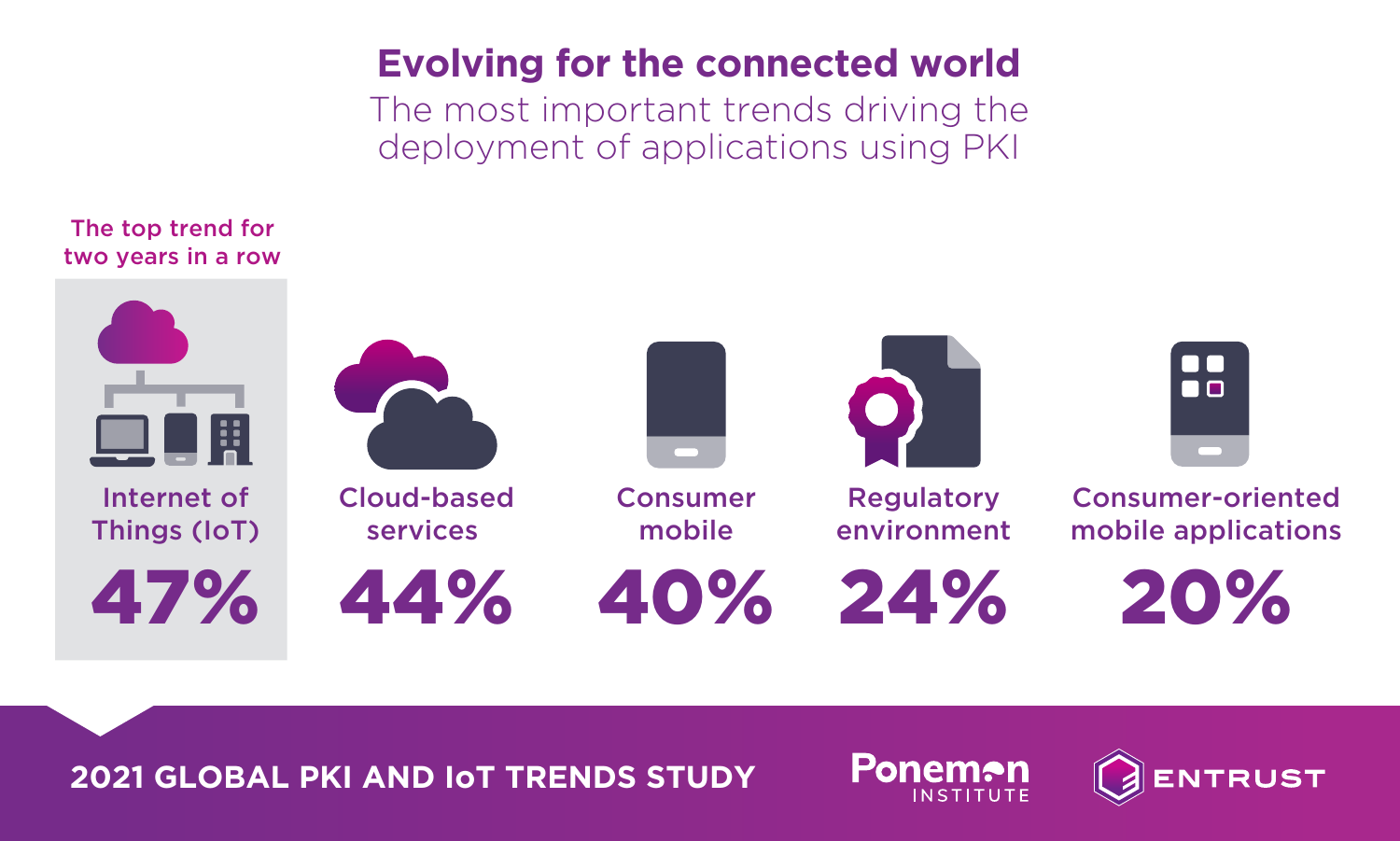## **The rise of machines and clouds**

The top trends driving the deployment of applications using PKI

The top trend for two years in a row



47%



44% Cloud-based services



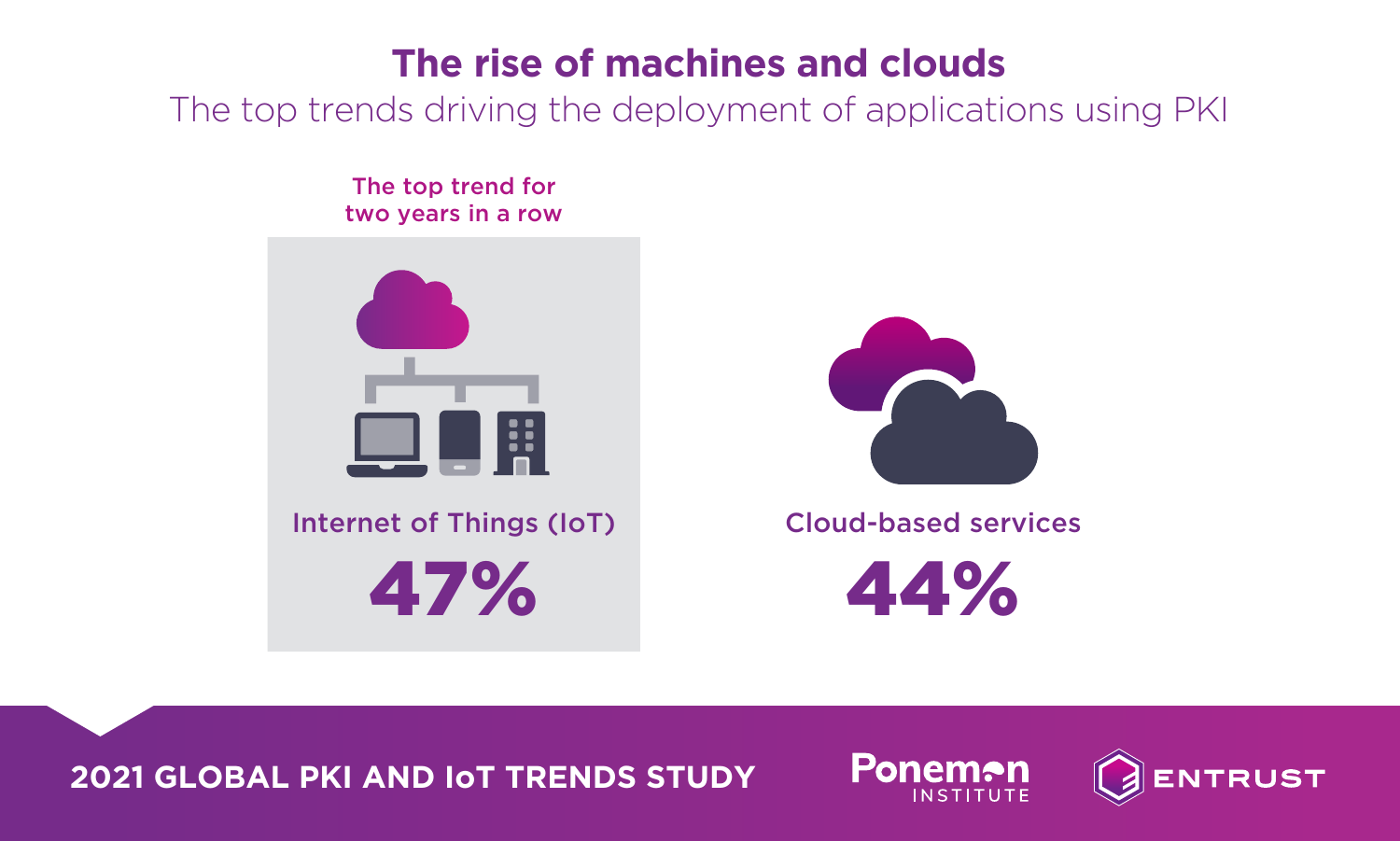# **Who's ready to comply?**

#### The most important security certifications when deploying PKI infrastructure





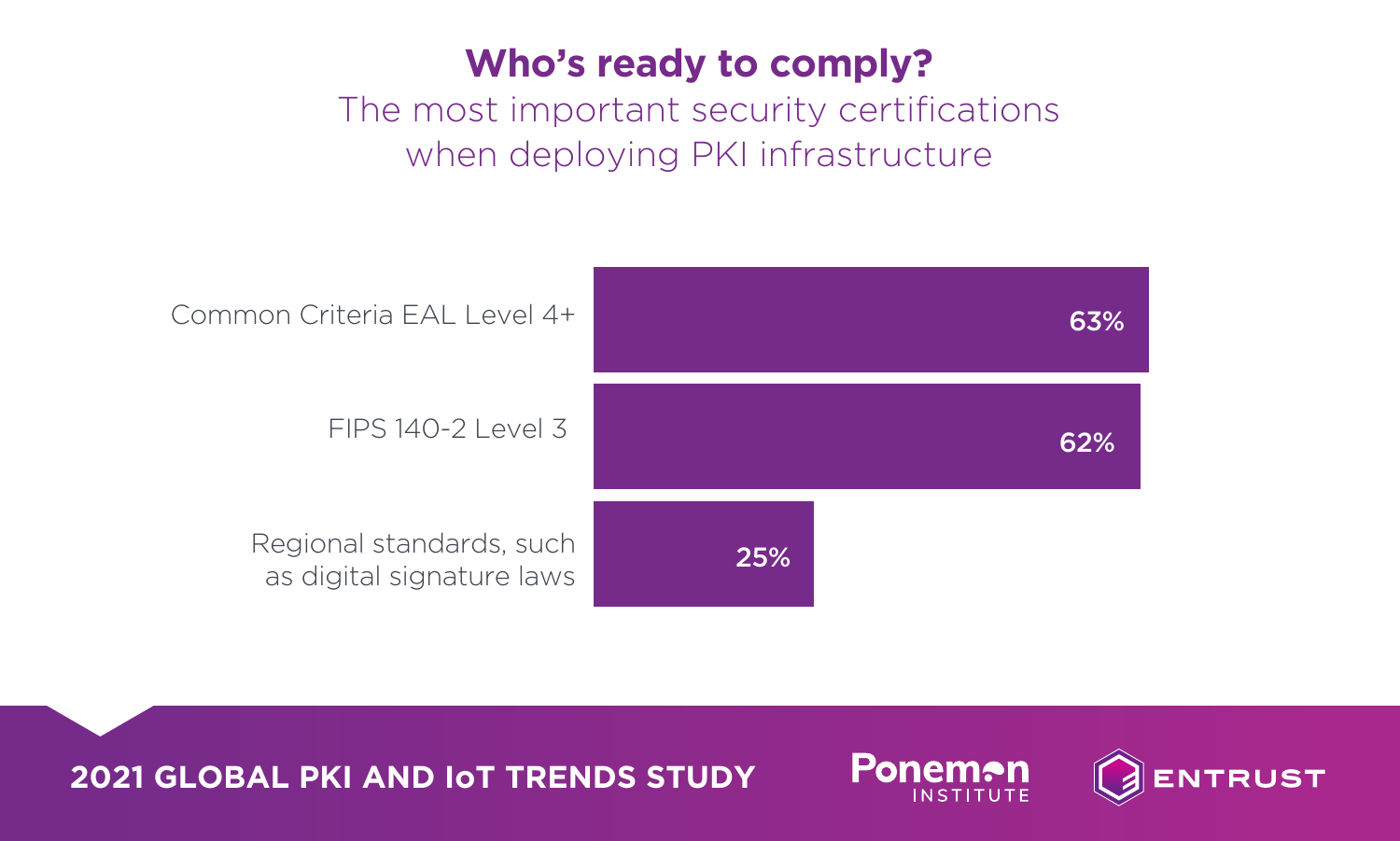## **PKI is the pulse of enterprise IT**

Average number of distinct applications using PKI continue to rise for organizations with internal CAs



**2021 GLOBAL PKI AND IoT TRENDS STUDY**



**Ponemon**